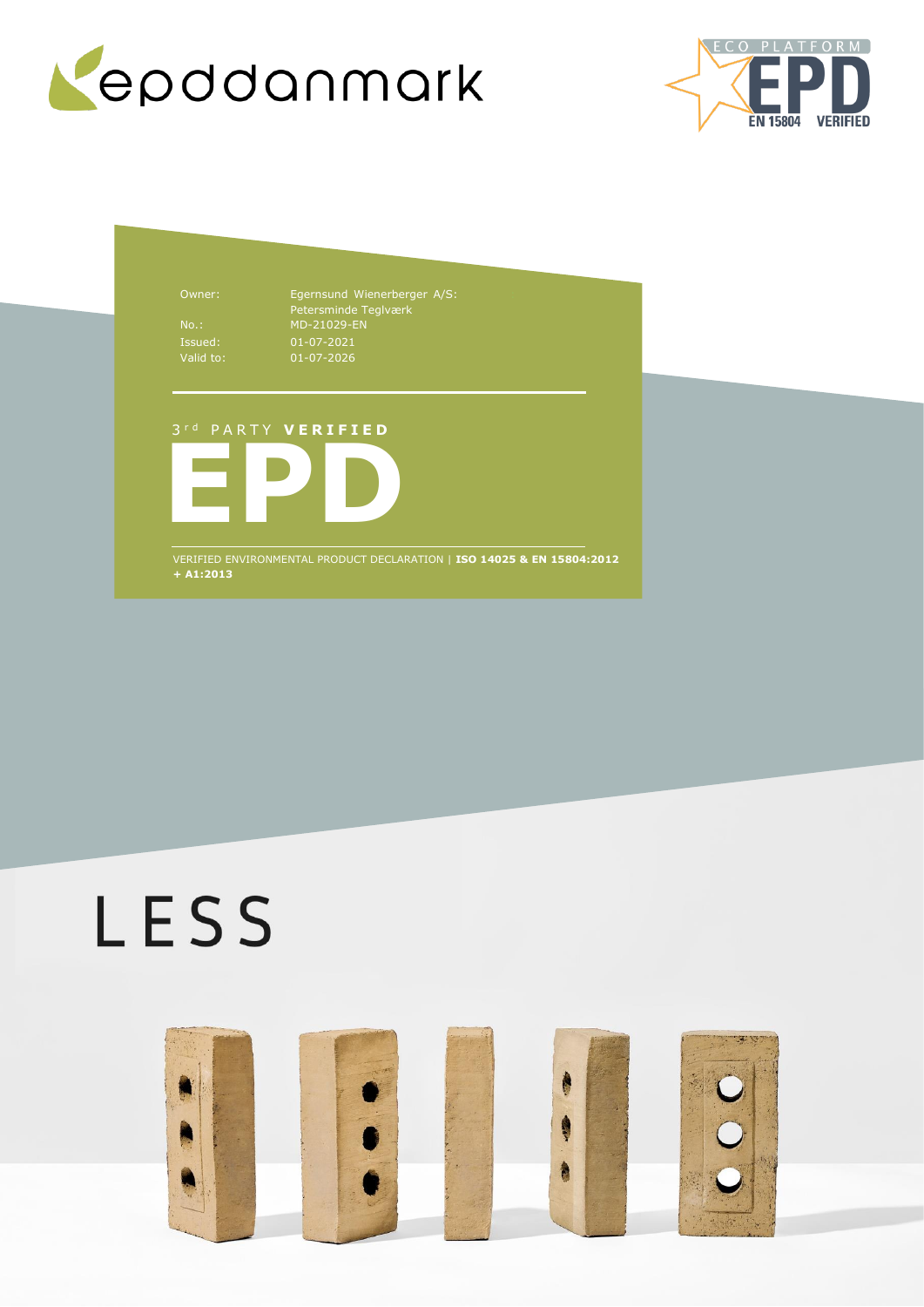



### **Owner of declaration**

Egernsund Wienerberger A/S Rørmosevej 85 DK-3200 Helsinge CVR: 10502306

# **Programme operator**

Danish Technological Institute Gregersensvej 2630 Taastrup

### **Programme**

EPD Danmark Gregersensvej 2630 Taastrup www.epddanmark.dk

#### **Declared product**

1 tonne of "yellow" bricks of the production line LESS based on Danish yellow-, and red-firing clay, e.g. EW0209L, EW0445, EW0448, EW0459, EW0470L, EW0479L and EW0491L. Produced using 'bionaturgas' and green electricity.

### **Production site**

Petersminde Teglværk Assensvej 154, 5771 Stenstrup

#### **Product use**

Bricks are used to build walls, pillars and partitions.

### **Declared unit**

1 tonne of "yellow" bricks based on Danish yellow-, and red-firing clay and produced at Petersminde Teglværk using 'bionaturgas'. Certified green electricity is used at production site. Expected average reference service life of 150 years.





Repodanmark

#### **Issued:** 01-07-2021

**Valid to:** 01-07-2026

**Basis of calculation**

This Environmental Product Declaration is developed in accordance with ISO 14025 and EN 15804:2012 + A1:2013.

#### **Comparability**

EPDs of construction products may not be comparable if they do not comply with the requirements in EN 15804:2012 + A1:2013. EPD data may not be comparable if the datasets used are not developed in accordance with EN 15804:2012 + A1:2013 and if the background systems are not based on the same database.

#### **Validity**

This EPD has been verified in accordance with ISO 14025 and is valid for 5 years from the date of issue.

#### **Use**

The intended use of an EPD is to communicate scientifically based environmental information for construction products, for the purpose of assessing the environmental performance of buildings.

#### **EPD type**

☐Cradle-to-gate ☐Cradle-to-gate with options ☒Cradle-to-grave

Tiles & Bricks Europe (2014) PCR for Clay Construction Products – "Guidance document for developing an EPD" serves as the cPCR

Independent verification of the declaration and data, according to EN ISO 14025

□ internal **I I** axternal

Third party verifier:

Ninley-Backton

*Ninkie Bendtsen*

IRA las

*Henrik Fred Larsen EPD Danmark*

|                               | Life cycle stages and modules ( $MND =$ module not declared) |                |          |                         |                    |             |           |             |               |                              |                             |                                            |                |                     |                |                                                                                 |
|-------------------------------|--------------------------------------------------------------|----------------|----------|-------------------------|--------------------|-------------|-----------|-------------|---------------|------------------------------|-----------------------------|--------------------------------------------|----------------|---------------------|----------------|---------------------------------------------------------------------------------|
|                               | Product                                                      |                |          | Construction<br>process | End of life<br>Use |             |           |             |               |                              |                             | Beyond the system<br>boundary              |                |                     |                |                                                                                 |
| Raw material<br><b>Alddns</b> | Transport                                                    | Manufacturing  | ransport | Installation<br>process | Jse                | Maintenance | Repair    | Replacement | Refurbishment | Operational<br>use<br>energy | Operational<br>use<br>water | uction<br>demolition<br>constr<br>eq<br>De | Transport      | processing<br>Waste | Disposal       | ≻<br>recove<br>recycling<br>potential<br>Re-use,<br>$\overline{E}$<br>$\bar{a}$ |
| A1                            | A <sub>2</sub>                                               | A <sub>3</sub> | A4       | A5                      | B <sub>1</sub>     | <b>B2</b>   | <b>B3</b> | <b>B4</b>   | <b>B5</b>     | <b>B6</b>                    | <b>B7</b>                   | C <sub>1</sub>                             | C <sub>2</sub> | C <sub>3</sub>      | C <sub>4</sub> | D                                                                               |
| X                             | X                                                            | X              | X        | X                       | X                  | X           | X         | X           | X             | X                            | X                           | X                                          | X              | Χ                   | X              | X                                                                               |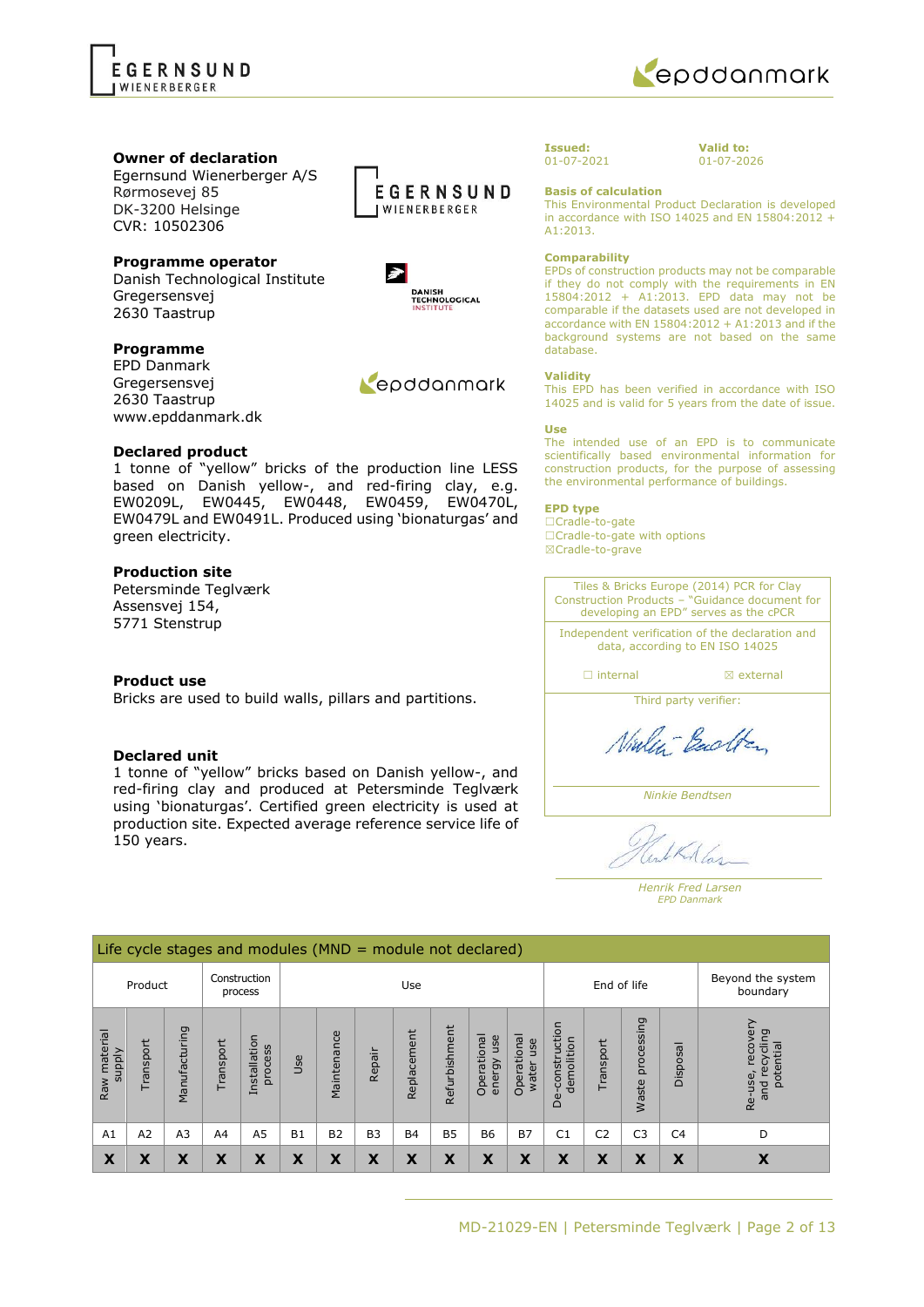



# Product information

**Product description** The product is a "yellow" brick based on Danish yellow-, and red-firing clay. Produced using 'bionaturgas' and certified green electricity. The LESS products are eqipped with holes, reducing resource use per brick. The product components and packaging materials are shown in the tables below.

|                           | <b>Material</b>                    | Weight-% of declared product                                                                                                                                                                                                                                                                                                                                                                                                                                              |
|---------------------------|------------------------------------|---------------------------------------------------------------------------------------------------------------------------------------------------------------------------------------------------------------------------------------------------------------------------------------------------------------------------------------------------------------------------------------------------------------------------------------------------------------------------|
|                           | Danish red clay                    | 13                                                                                                                                                                                                                                                                                                                                                                                                                                                                        |
|                           | Danish blue clay                   | 74                                                                                                                                                                                                                                                                                                                                                                                                                                                                        |
|                           | Chamotte                           | 4,9                                                                                                                                                                                                                                                                                                                                                                                                                                                                       |
|                           | Sand                               | 3,2                                                                                                                                                                                                                                                                                                                                                                                                                                                                       |
|                           | Manganese oxide                    | 0,4                                                                                                                                                                                                                                                                                                                                                                                                                                                                       |
|                           | Engobe                             | 0,05                                                                                                                                                                                                                                                                                                                                                                                                                                                                      |
|                           | Iron oxide                         | 0,01                                                                                                                                                                                                                                                                                                                                                                                                                                                                      |
|                           | Water                              | $\mathcal{P}$                                                                                                                                                                                                                                                                                                                                                                                                                                                             |
|                           | <b>TOTAL</b>                       | 100                                                                                                                                                                                                                                                                                                                                                                                                                                                                       |
|                           |                                    |                                                                                                                                                                                                                                                                                                                                                                                                                                                                           |
|                           | <b>Packaging</b>                   | <b>Weight-% of packaging</b>                                                                                                                                                                                                                                                                                                                                                                                                                                              |
|                           | LDPE-film                          | 94                                                                                                                                                                                                                                                                                                                                                                                                                                                                        |
|                           | Plastic strap (PET)                | 6                                                                                                                                                                                                                                                                                                                                                                                                                                                                         |
|                           | <b>TOTAL</b>                       | 100                                                                                                                                                                                                                                                                                                                                                                                                                                                                       |
| <b>Representativeness</b> | collected from 2020.<br>years old. | This declaration, including data collection, the modelled foreground system<br>and the results, represents 1 tonne of bricks on the production site located<br>in Stenstrup, Denmark. Product specific data are based on average values<br>Background data are based on the GaBi database, supplemented with a<br>few datasets from Ecoinvent. Generally, the used background datasets are<br>of high quality and less than or 5 years old. All datasets are less than 10 |
|                           |                                    |                                                                                                                                                                                                                                                                                                                                                                                                                                                                           |

- **Dangerous substances** Bricks do not contain substances listed in the "Candidate List of Substances of Very High Concern for authorisation" [\(http://echa.europa.eu/candidate-list-table\)](http://echa.europa.eu/candidate-list-table) Absence of these substances are declared by the producer.
- **Essential characteristics (CE)** Bricks are covered by the scope of the harmonized standard EN 771- 1:2011+A1:2015. Furthermore, DoP's (Declaration of Performance) exist for each covered brick.

DoP's Egernsund Wienerberger's website. [\(https://www.egernsund.com/vaerktojer-service/projektberegning](https://www.egernsund.com/vaerktojer-service/projektberegning-teknisk-information/dop-ce-deklarationer.html)[teknisk-information/dop-ce-deklarationer.html\)](https://www.egernsund.com/vaerktojer-service/projektberegning-teknisk-information/dop-ce-deklarationer.html).

For further technical information can be obtained by contacting the manufacturer or on the manufacturers website:

http:www.egernsund.com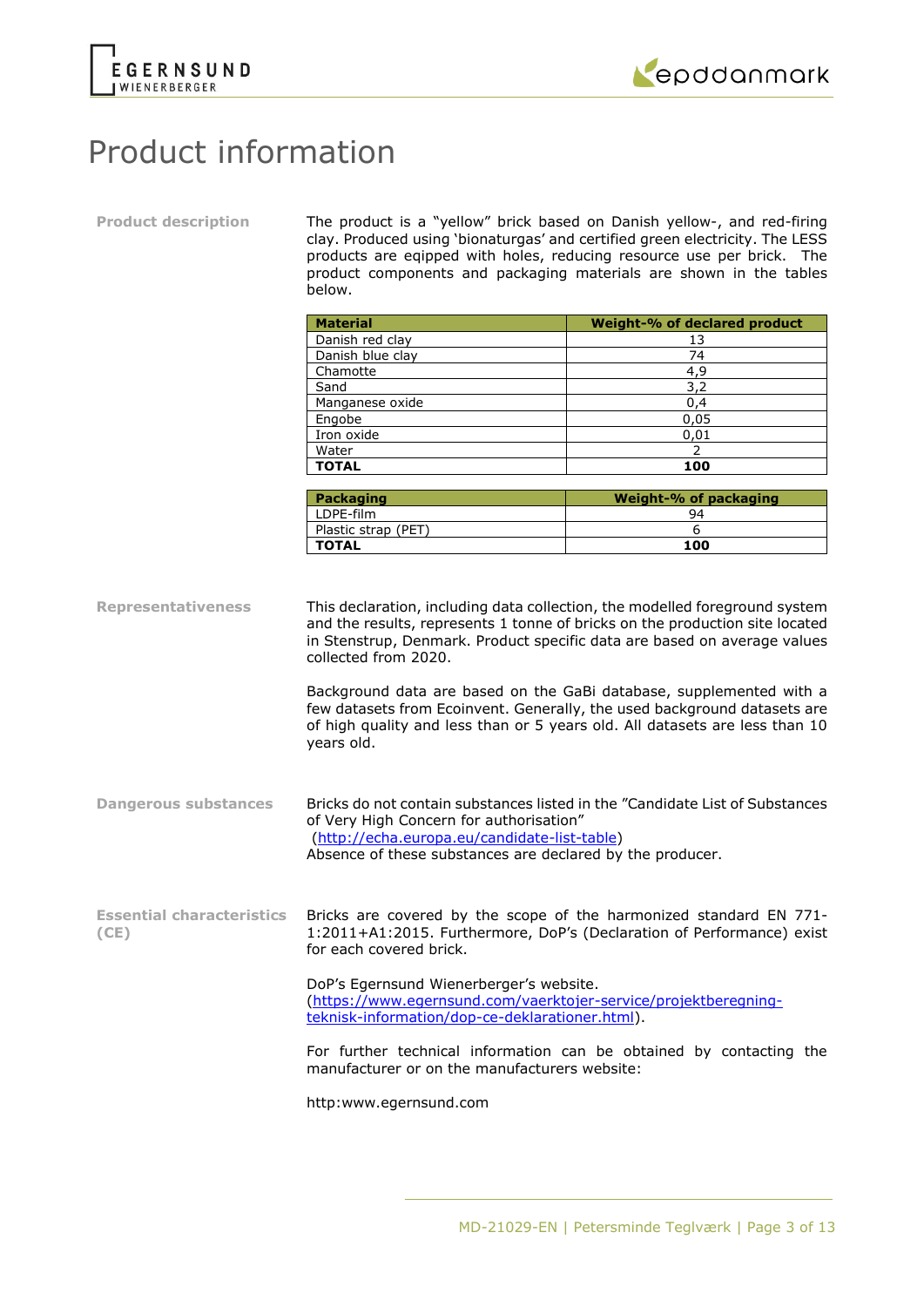



**Reference Service Life (RSL)**

150 years.

RSL is based on the cPCR for clay construction products: "*For clay construction products, the RSL is 150 years. Studies have shown that clay construction products stand out with their high durability and prevail with no maintenance and a life span of 150 years or more*".

**Product illustrations:** The illustrated products below are examples of products covered by this EPD.



EW0470 Messing LESS EW0479 Sand LESS

| $100 - 100$<br>۰ |  |
|------------------|--|



EW0491 Magma LESS

Links to product examples:

[https://www.egernsund.com/produkter/mursten/facademursten/ew0470](https://www.egernsund.com/produkter/mursten/facademursten/ew0470-messing.html) [messing.html](https://www.egernsund.com/produkter/mursten/facademursten/ew0470-messing.html)

[https://www.egernsund.com/produkter/mursten/facademursten/ew0479](https://www.egernsund.com/produkter/mursten/facademursten/ew0479-sand.html) [sand.html](https://www.egernsund.com/produkter/mursten/facademursten/ew0479-sand.html)

[https://www.egernsund.com/produkter/mursten/facademursten/ew0491](https://www.egernsund.com/produkter/mursten/facademursten/ew0491-magma.html) [magma.html](https://www.egernsund.com/produkter/mursten/facademursten/ew0491-magma.html)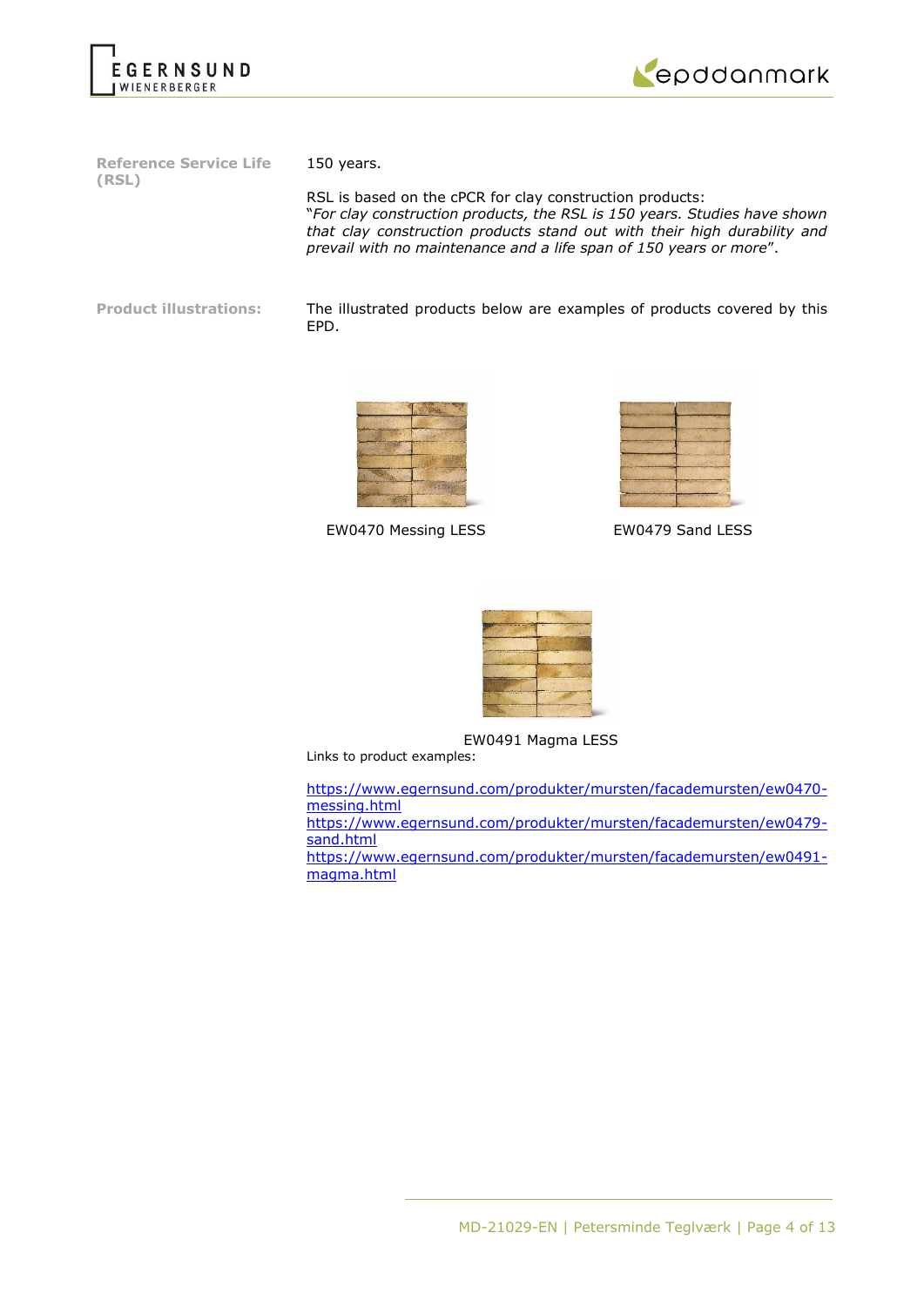



# LCA background

**Declared unit** The LCI and LCIA results in this EPD relates to 1 tonne of bricks.

| <b>Name</b>                | <b>Value</b> | Unit              |
|----------------------------|--------------|-------------------|
| Declared unit              |              | tonne             |
| Density                    | 1440-1485    | kq/m <sup>3</sup> |
| Conversion factor to 1 kg. | 0.001        | -                 |

**PCR** This EPD is developed according to the core rules for the product category of construction products in  $EN$  15804:2012 + A1:2013 and the product specific PCR "TBE PCR for clay construction products" (cPCR).

This EPD does not include additional impact categories recommended in the PCR since these have not commonly been included in former danish EPDs on bricks and since these categories are now outdated and new versions included in EN15804+A2.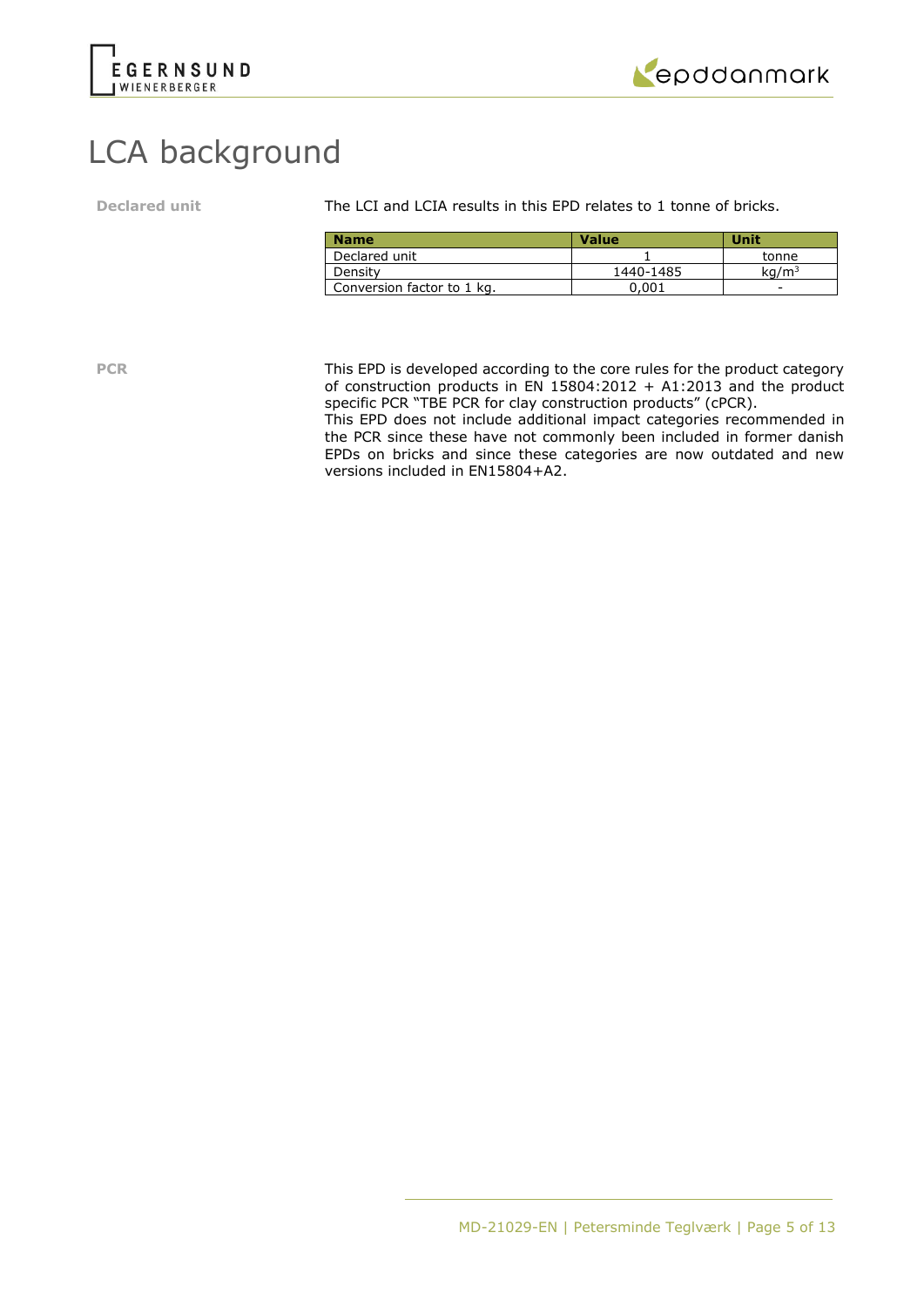



**Flow diagram**



The flow diagram conforms with the requirements in the modular approach and shows the production phase A3 for brick production (Petersminde Teglværk only uses "soft stone press", no "extruder" and no "handcut"). The remaining phases are described below.

**System boundary** This EPD is based on a cradle-to-grave LCA (module A1-D), in which 100 weight-% has been accounted for. All relevant processes during the life cycle of the product has been accounted for and no life cycle stages has been omitted, in which significant environmental impacts are taking place. The use stage B1-B7 is assessed to be not relevant.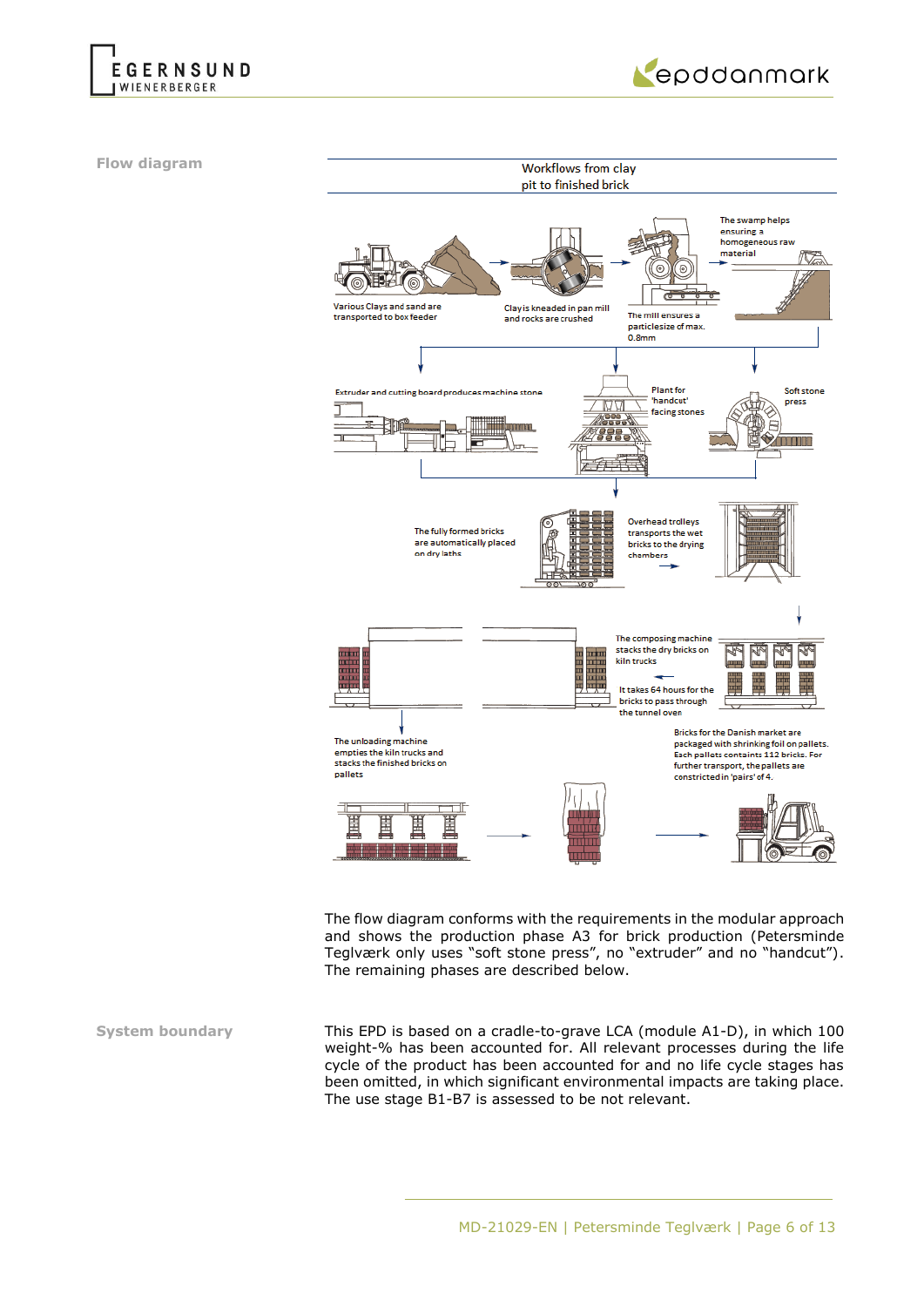



The general rules for the exclusion of inputs and outputs follows the requirements in EN 15804:2012 + A1:2013, 6.3.5, where the total of neglected input flows per module shall be a maximum of 5 % of energy usage and mass and 1 % of energy usage and mass for unit processes.

Key assumptions for the system boundary are described in each life cycle phase.

#### **Product stage (A1-A3) includes**:

- A1 Extraction and processing of raw materials
- A2 Transport to the production site
- A3 Manufacturing processes

The product stage comprises the acquisition of all raw materials, products and energy, transport to the production site, packaging and waste processing up to the "end-of-waste" state or final disposal. The LCA results are declared in aggregated form for the product stage, which means, that the sub-modules A1, A2 and A3 are declared as one module A1-A3.

The bricks are packed on wooden pallets which are part of a return system, because of this the pallets are reused and are excluded from the calculations.

### **Construction process stage (A4-A5) includes:**

The construction process stage includes:

- A4 transport to the building site
- A5 installation into the building

This includes the provision of all materials, products and energy, as well as waste processing up to the end-of-waste state or disposal of final residues during the construction process stage. The use of mortar is excluded according to the cPCR. These information modules also include all impacts and aspects related to any losses during this construction process stage. The loss of bricks is set equal to 3% in mass according to the cPCR. The lost bricks are landfilled, and the packaging is incinerated with energy recovery and the credit is declared in module D.

#### **Use stage (B1-B7) includes:**

The use stage, related to the building fabric includes:

- B1 use or application of the installed product
- B2 maintenance
- B3 repair
- B4 replacement
- B5 refurbishment

The use stage related to the operation of the building includes:

- B6 operational energy use
- B7 operational water use

These information modules include provision and transport of all materials, products, as well as energy and water provisions, waste processing up to the end-of-waste state or disposal of final residues during this part of the use stage.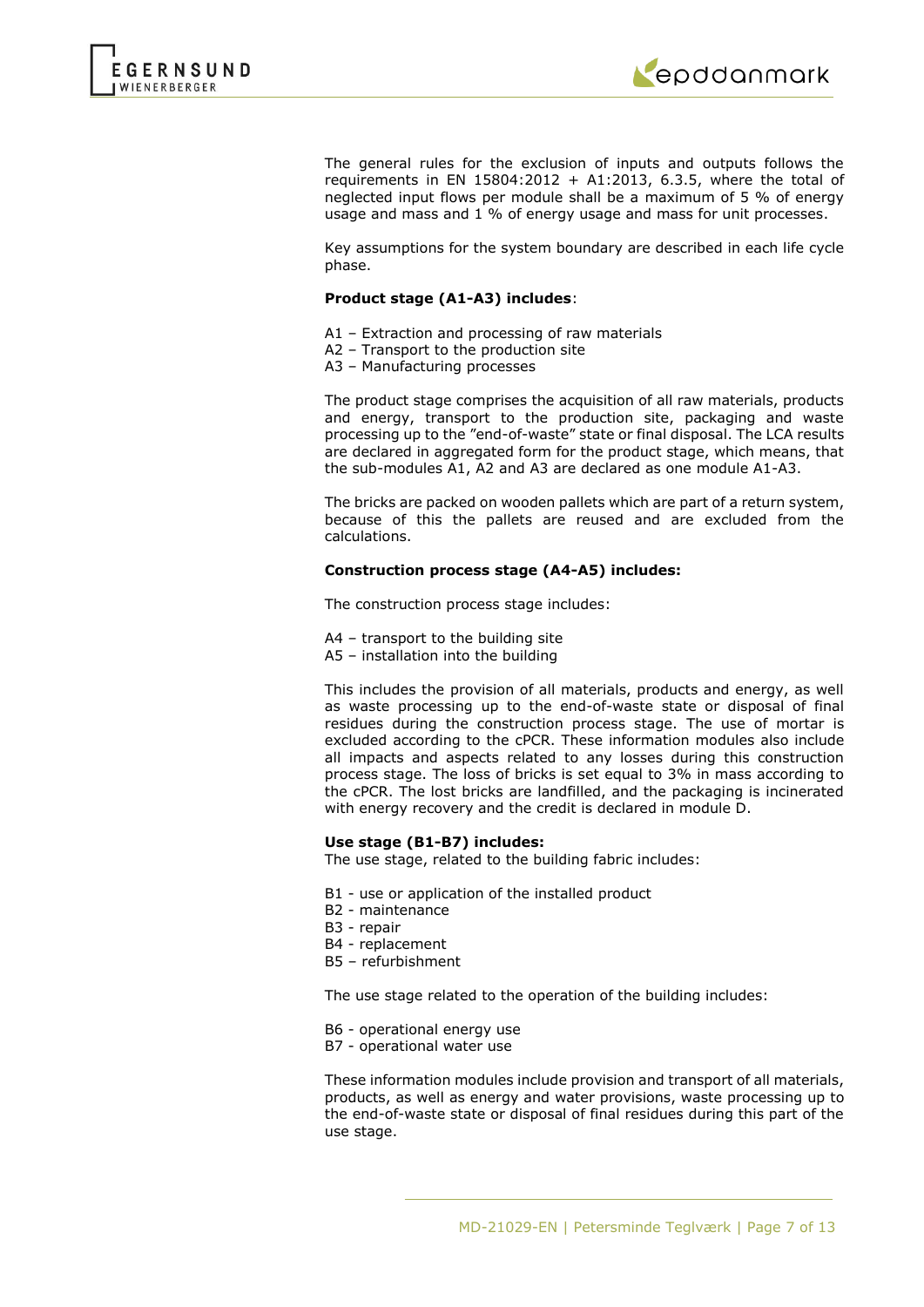



According to the cPCR these modules do in general not generate relevant environmental impacts and therefore has a value of zero.

# **End-of-life stage (C1-C4 + D)**

The end-of-life stage includes:

- C1 de-construction, demolition
- C2 transport to waste processing
- C3 waste processing for reuse, recovery and/or recycling
- C4 disposal

C1 can be ignored according to the cPCR, whereas the rest of the modules are included using national scenarios. In C4 1% of the bricks are landfilled.

Module D includes the reuse, recovery and/or recycling potentials, expressed as net impacts and benefits. These included the energy produced in A5 (incineration of packaging) and substitution of gravel from the recycling of crushed bricks.

**Cut-off criteria** The general rules for cut-offs of inputs and outputs in the EPD follows the rules in EN 15804:2012 + A1:2013 chapter 6.3.5. The maximum cut-off of input flows for a module is 5% for energy use and mass, while it is maximum 1% for unit processes.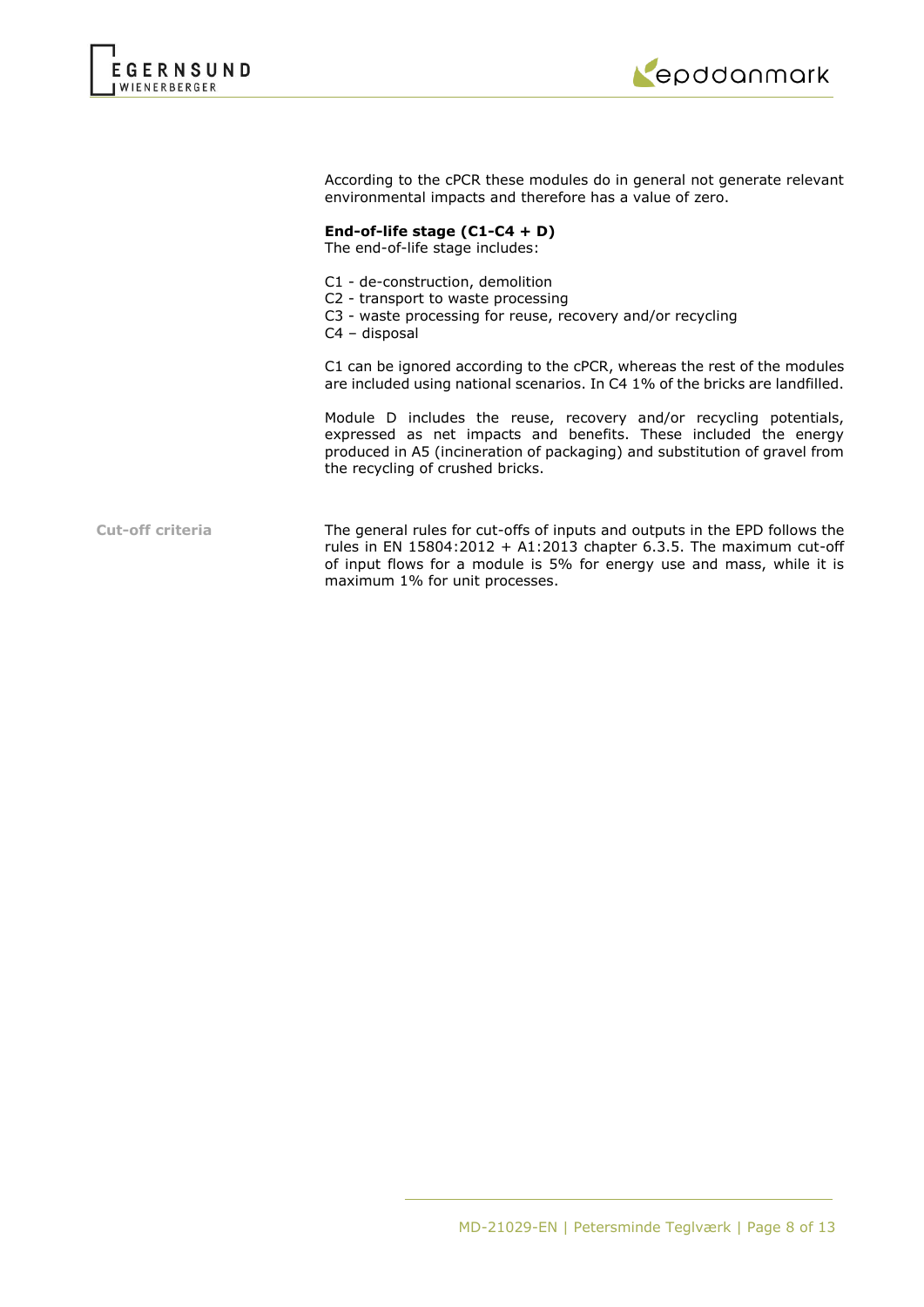



# LCA results

|                  | <b>ENVIRONMENTAL IMPACTS PER TONNE</b>                                                                                                                                                                                                                                                                                     |              |                |                |              |                |                |                |               |
|------------------|----------------------------------------------------------------------------------------------------------------------------------------------------------------------------------------------------------------------------------------------------------------------------------------------------------------------------|--------------|----------------|----------------|--------------|----------------|----------------|----------------|---------------|
| <b>Parameter</b> | <b>Unit</b>                                                                                                                                                                                                                                                                                                                | $A1 - A3$    | A <sub>4</sub> | A <sub>5</sub> | <b>B1-C1</b> | C <sub>2</sub> | C <sub>3</sub> | C <sub>4</sub> | D             |
| <b>GWP</b>       | [ $kg CO2$ -eq.]                                                                                                                                                                                                                                                                                                           | $1.62E + 02$ | $3.23E + 00$   | $3.40E + 00$   | $0,00E+00$   | 2,46E+00       | 7.04E-01       | 1,39E-01       | $-2,97E+00$   |
| <b>ODP</b>       | [kg CFC11-eq.]                                                                                                                                                                                                                                                                                                             | 1.78E-06     | 5.63E-16       | 2.67E-15       | $0,00E+00$   | 4.28E-16       | 1.23E-16       | 7,60E-16       | $-4,31E-14$   |
| AP               | [ $kg SO2$ -eq.]                                                                                                                                                                                                                                                                                                           | $2.00E + 00$ | 2,36E-03       | 3.56E-03       | $0,00E+00$   | 1,80E-03       | 2,11E-03       | 8,31E-04       | $-1,10E-02$   |
| EP               | [kg $PO43$ -eg.]                                                                                                                                                                                                                                                                                                           | 5.74E-01     | 4.70E-04       | 5.31E-04       | $0.00E + 00$ | 3.57E-04       | 4.92E-04       | 9.43E-05       | $-2,18E-03$   |
| <b>POCP</b>      | [kg ethene-eg.]                                                                                                                                                                                                                                                                                                            | 8.74E-02     | $-3.76E - 05$  | $-7.06E - 05$  | $0.00E + 00$ | $-2,86E-05$    | 2.19E-04       | 6,38E-05       | $-1,05E-03$   |
| <b>ADPE</b>      | [kg Sb-eq.]                                                                                                                                                                                                                                                                                                                | 5,73E-04     | 2,52E-07       | 7,03E-08       | $0,00E+00$   | 1,91E-07       | 5,52E-08       | 1,40E-08       | $-5,69E-07$   |
| <b>ADPF</b>      | [MJ]                                                                                                                                                                                                                                                                                                                       | $9.48E + 02$ | $4.37E + 01$   | 1,03E+01       | $0.00E + 00$ | $3.33E + 01$   | 9,58E+00       | 1,89E+00       | $-3.94E + 01$ |
| Caption          | $GWP = Global$ warming potential; ODP = Ozone depletion potential; AP = Acidification potential of soil and water; EP = Eutrophication potential; POCP = Photochemical ozone creation potential; ADPE = Abiotic<br>depletion potential for non fossil resources: $ADPF = Abiotic$ depletion potential for fossil resources |              |                |                |              |                |                |                |               |

|                                                                                                                                                                                                                                                                                                                                                                                                                                                                                                                                                                                                                                                                                 | <b>RESOURCE USE PER TONNE</b> |              |                |                |              |                |                |                |              |
|---------------------------------------------------------------------------------------------------------------------------------------------------------------------------------------------------------------------------------------------------------------------------------------------------------------------------------------------------------------------------------------------------------------------------------------------------------------------------------------------------------------------------------------------------------------------------------------------------------------------------------------------------------------------------------|-------------------------------|--------------|----------------|----------------|--------------|----------------|----------------|----------------|--------------|
| <b>Parameter</b>                                                                                                                                                                                                                                                                                                                                                                                                                                                                                                                                                                                                                                                                | Unit                          | $A1-A3$      | A <sub>4</sub> | A <sub>5</sub> | <b>B1-C1</b> | C <sub>2</sub> | C <sub>3</sub> | C <sub>4</sub> | D            |
| PERE                                                                                                                                                                                                                                                                                                                                                                                                                                                                                                                                                                                                                                                                            | [MJ]                          | $9,45E+03$   | 2,45E+00       | $1,11E+00$     | $0,00E+00$   | 1,87E+00       | 5,38E-01       | 2,62E-01       | $-1,73E+01$  |
| <b>PERM</b>                                                                                                                                                                                                                                                                                                                                                                                                                                                                                                                                                                                                                                                                     | [MJ]                          | $0,00E+00$   | $0.00E + 00$   | $0,00E+00$     | $0,00E+00$   | $0,00E+00$     | $0,00E + 00$   | $0,00E + 00$   | $0,00E+00$   |
| <b>PERT</b>                                                                                                                                                                                                                                                                                                                                                                                                                                                                                                                                                                                                                                                                     | [MJ]                          | $9,45E+03$   | 2,45E+00       | $1,11E+00$     | $0.00E + 00$ | 1,87E+00       | 5,38E-01       | 2,62E-01       | $-1,73E+01$  |
| <b>PENRE</b>                                                                                                                                                                                                                                                                                                                                                                                                                                                                                                                                                                                                                                                                    | [MJ]                          | $1,05E+03$   | 4.40E+01       | $1,05E+01$     | $0,00E+00$   | $3,35E+01$     | $9,65E+00$     | 1,95E+00       | $-4,56E+01$  |
| PENRM                                                                                                                                                                                                                                                                                                                                                                                                                                                                                                                                                                                                                                                                           | [MJ]                          | $3,75E+01$   | $0.00E + 00$   | $0.00E + 00$   | $0,00E+00$   | $0,00E+00$     | $0,00E + 00$   | $0,00E + 00$   | $0,00E+00$   |
| PENRT                                                                                                                                                                                                                                                                                                                                                                                                                                                                                                                                                                                                                                                                           | [MJ]                          | 1,08E+03     | 4,40E+01       | $1,05E+01$     | $0,00E+00$   | $3,35E+01$     | $9,65E+00$     | 1,95E+00       | $-4,56E+01$  |
| <b>SM</b>                                                                                                                                                                                                                                                                                                                                                                                                                                                                                                                                                                                                                                                                       | [kg]                          | $5,63E+01$   | $0.00E + 00$   | $0.00E + 00$   | $0,00E+00$   | $0,00E+00$     | $0,00E + 00$   | $0,00E + 00$   | $0,00E+00$   |
| <b>RSF</b>                                                                                                                                                                                                                                                                                                                                                                                                                                                                                                                                                                                                                                                                      | [MJ]                          | 1,52E+03     | $0.00E + 00$   | $0.00E + 00$   | $0.00E + 00$ | $0,00E+00$     | $0,00E + 00$   | $0,00E + 00$   | $0,00E + 00$ |
| <b>NRSF</b>                                                                                                                                                                                                                                                                                                                                                                                                                                                                                                                                                                                                                                                                     | [MJ]                          | $0.00E + 00$ | $0.00E + 00$   | $0.00E + 00$   | $0,00E+00$   | $0,00E+00$     | $0,00E + 00$   | $0,00E + 00$   | $0,00E+00$   |
| <b>FW</b>                                                                                                                                                                                                                                                                                                                                                                                                                                                                                                                                                                                                                                                                       | $\text{[m}^3$                 | $2,21E+00$   | 2,81E-03       | 7,51E-03       | $0,00E+00$   | 2,14E-03       | 6,16E-04       | 4,80E-04       | $-1,24E-02$  |
| PERE = Use of renewable primary energy excluding renewable primary energy resources used as raw materials; PERM = Use of renewable primary energy resources used as raw materials; PERT =<br>Total use of renewable primary energy resources; PENRE = Use of non renewable primary energy excluding non renewable primary energy resources used as raw materials; PENRM = Use of non<br>Caption<br>renewable primary energy resources used as raw materials; PENRT = Total use of non renewable primary energy resources; SM = Use of secondary material; RSF = Use of renewable secondary<br>fuels; NRSF = Use of non renewable secondary fuels; $FW = Use$ of net fresh water |                               |              |                |                |              |                |                |                |              |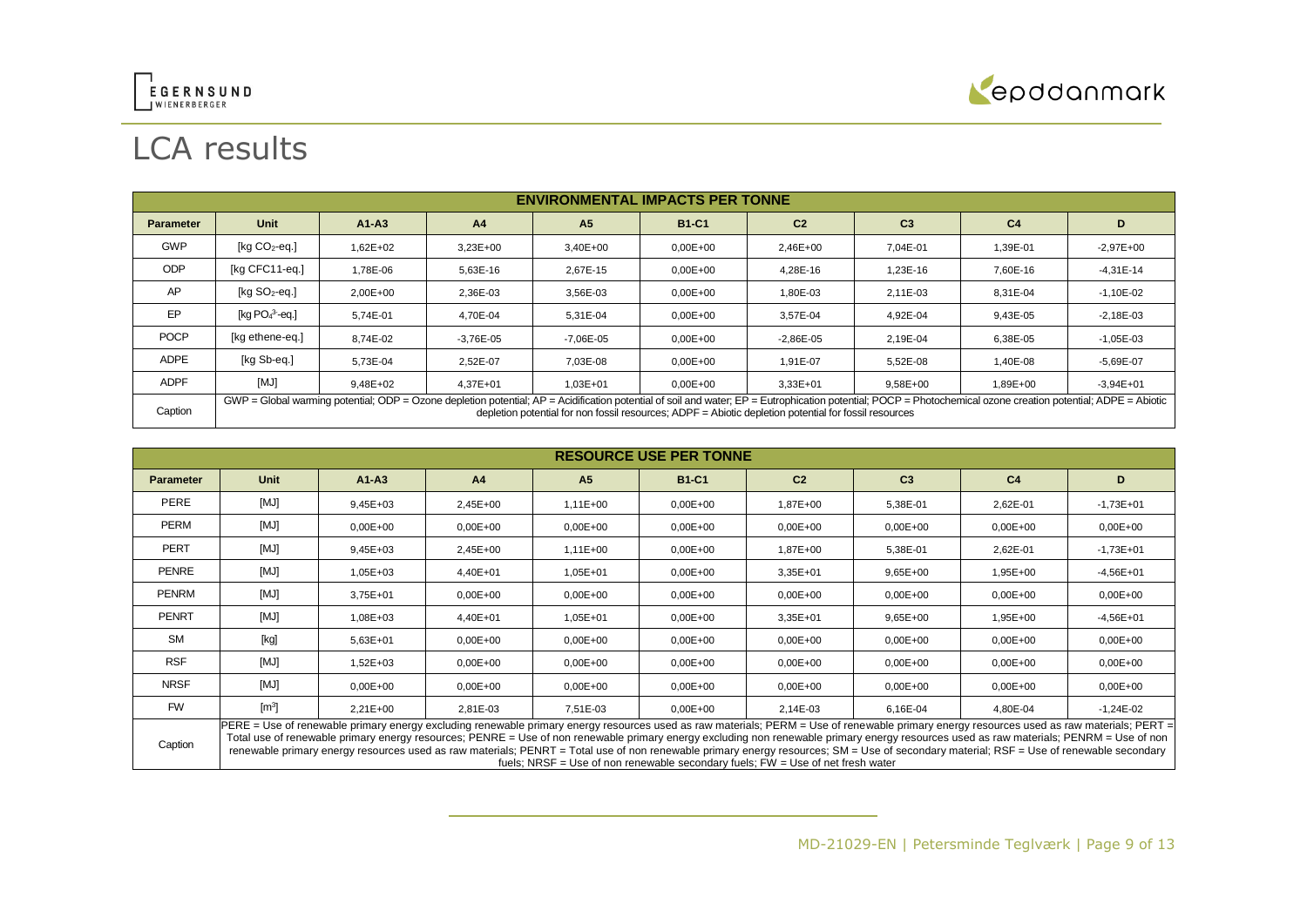



|                  | <b>WASTE CATEGORIES AND OUTPUT FLOWS PER TONNE</b> |          |                |                |              |                |                |                |             |
|------------------|----------------------------------------------------|----------|----------------|----------------|--------------|----------------|----------------|----------------|-------------|
| <b>Parameter</b> | Unit                                               | $A1-A3$  | A <sub>4</sub> | A <sub>5</sub> | <b>B1-C1</b> | C <sub>2</sub> | C <sub>3</sub> | C <sub>4</sub> |             |
| <b>HWD</b>       | [kg]                                               | 6.08E-06 | 2.22E-09       | 9.08E-10       | $0,00E+00$   | 1.69E-09       | 4.86E-10       | 2.07E-10       | $-1,50E-08$ |
| <b>NHWD</b>      | [kg]                                               | 7.88E+00 | 6.54E-03       | $3,00E + 01$   | $0,00E+00$   | 4.97E-03       | 1,43E-03       | $9,71E+00$     | $-4,00E+01$ |
| <b>RWD</b>       | [kg]                                               | 1.23E-02 | 5,33E-05       | 8.67E-05       | $0.00E + 00$ | 4.05E-05       | 1,17E-05       | 2.04E-05       | $-2,41E-03$ |

| <b>MER</b> | [kg] | $0.00E + 00$                                                                                                                                                                       | $0.00E + 00$ | 8.51E-01     | $0.00E + 00$ | $0,00E + 00$                                                                              | $0,00E+00$   | $0.00E + 00$ | $0.00E + 00$ |
|------------|------|------------------------------------------------------------------------------------------------------------------------------------------------------------------------------------|--------------|--------------|--------------|-------------------------------------------------------------------------------------------|--------------|--------------|--------------|
| EEE        | [MJ] | $0.00E + 00$                                                                                                                                                                       | $0.00E + 00$ | $0.00E + 00$ | $0.00E + 00$ | $0.00E + 00$                                                                              | $0.00E + 00$ | $0.00E + 00$ | $0.00E + 00$ |
| EET        | [MJ] | $0.00E + 00$                                                                                                                                                                       | $0.00E + 00$ | $0.00E + 00$ | $0.00E + 00$ | $0.00E + 00$                                                                              | $0.00E + 00$ | $0.00E + 00$ | $0.00E + 00$ |
| Caption    |      | HWD = Hazardous waste disposed; NHWD = Non hazardous waste disposed; RWD = Radioactive waste disposed; CRU = Components for re-use; MFR = Materials for recycling; MER = Materials |              |              |              | for energy recovery; $EEE = Exported electrical energy$ ; $EET = Exported thermal energy$ |              |              |              |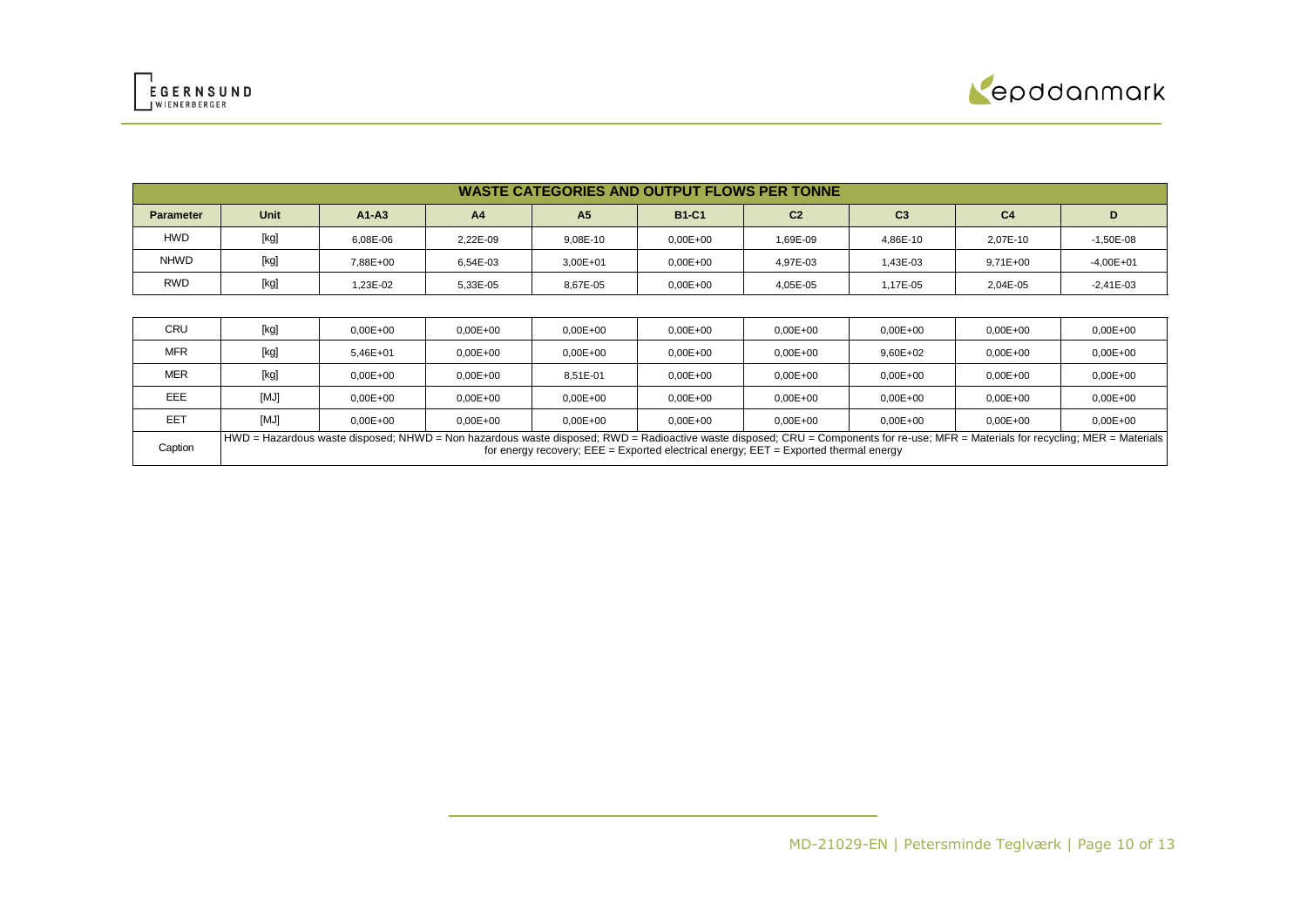



# Additional information

**Technical information on scenarios**

#### **Transport to the building site (A4)**

| Parameter                                   | Value                                                          | Unit              |
|---------------------------------------------|----------------------------------------------------------------|-------------------|
| Fuel type                                   | Diesel                                                         |                   |
| Truck type                                  | Euro 6 more than 32t gross<br>weight / 24,7 t payload capacity |                   |
| Transport distance                          | 50                                                             | km                |
| Capacity utilisation (including empty runs) | 61                                                             | $\%$              |
| Gross density of transported product        | 1440-1485                                                      | kg/m <sup>3</sup> |
| Capacity utilisation, volume factor         |                                                                |                   |

#### **Installation of the product in the building (A5)**

| Parameter                               | Value | Unit |
|-----------------------------------------|-------|------|
| Waste material (bricks)                 | 30    | ka   |
| Waste material (packaging)              | 0.90  | kq   |
| Direct emissions to air, soil and waste |       | kq   |

#### **Use (B1-B7)**

| - - -<br>Parameter | Jnit |
|--------------------|------|
| Not relevant       |      |

#### **Reference service life**

| Reference service Life                                                      | 150 years                                                                             |
|-----------------------------------------------------------------------------|---------------------------------------------------------------------------------------|
| Declaration of performance (at<br>gate) etc.                                | DoP                                                                                   |
| Instructions of use                                                         | DoP                                                                                   |
| Assumed quality of installation<br>work according to producer<br>quidelines | www.mur-tag.dk/udfoerelse/murerhaandbogen-2020/                                       |
| Outdoor environment -<br>weather, wind, pollution, UV<br>etc.               | https://www.egernsund.com/produkter/mursten/teknisk-<br>information.html              |
| Indoor environment -<br>temperature, moisture etc.                          | https://sbi.dk/Assets/Muret-byggeri-og-indeklima 1/Muret-<br>byggeri-og-indeklima.pdf |
| Use conditions - mechanical<br>tear, use frequency etc.                     | https://www.egernsund.com/produkter/mursten/teknisk-<br>information.html              |
| Maintenance (frequency, type,<br>quality, replacements etc.)                | Construction Clay Products, TBE 2014                                                  |

#### **End of life (C1-C4)**

| Parameter                    | Value | Unit |
|------------------------------|-------|------|
| Separated construction waste | 970   | kg   |
| Mixed construction waste     |       | kg   |
| For reuse                    |       | kg   |
| For recycling                | 960,3 | kg   |
| For energy recovery          |       | kg   |
| For landfilling              | 9.    | Κq   |

### **Reuse, recovery and/or recycling potential (D)**

| Parameter      | Value | Unit |
|----------------|-------|------|
| PE             | 0,85  | kq   |
| PET            | 0,05  | kg   |
| Crushed bricks | 960,3 | kg   |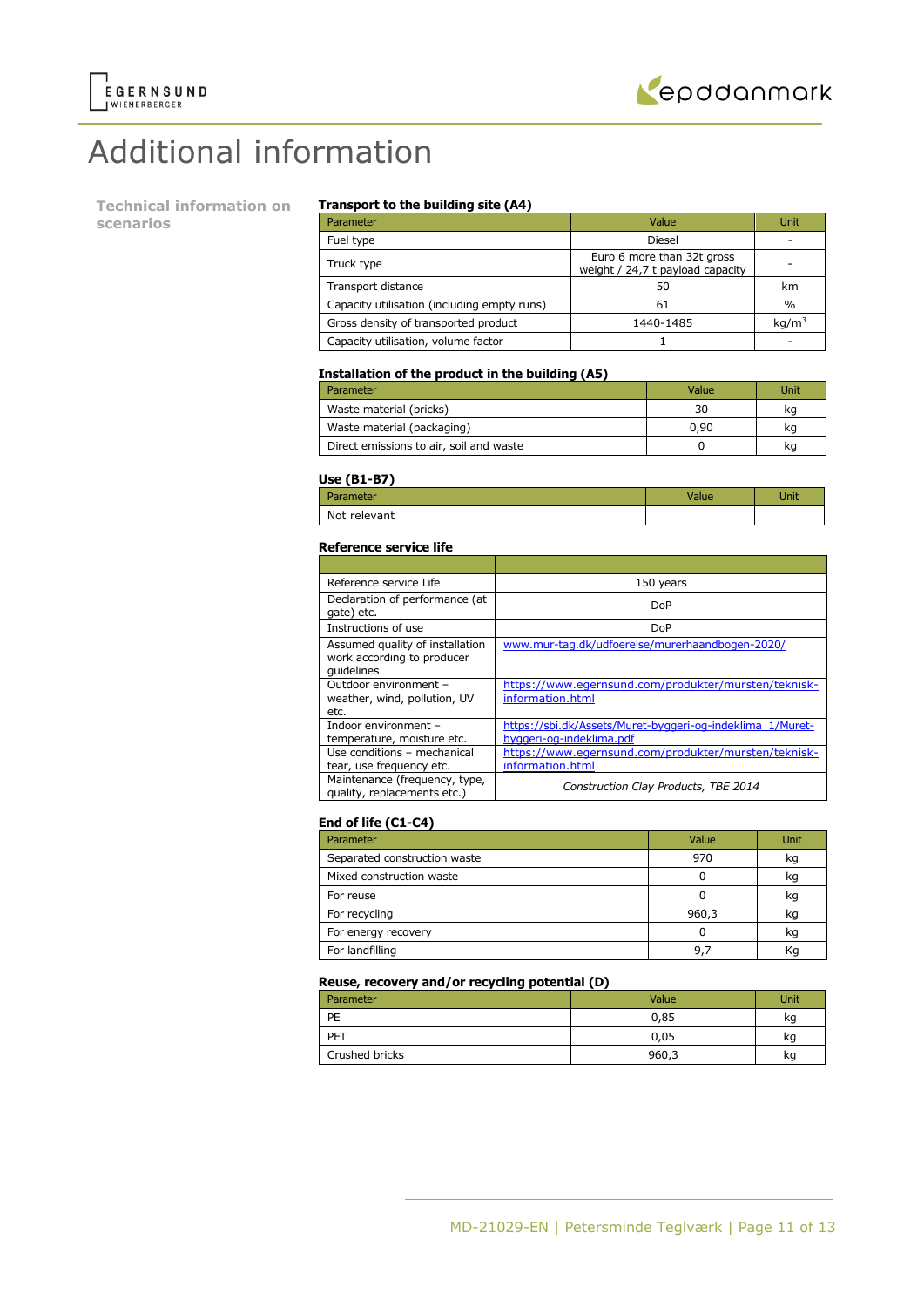

**Indoor air** *The EPD does not give information on release of dangerous substances to indoor air because the horizontal standards on measurement of release of regulated dangerous substances from construction products using harmonised test methods according to the provisions of the respective technical committees for European product standards are not available.*

**Soil and water** *The EPD does not give information on release of dangerous substances to soil and water because the horizontal standards on measurement of release of regulated dangerous substances from construction products using harmonised test methods according to the provisions of the respective technical committees for European product standards are not available.*